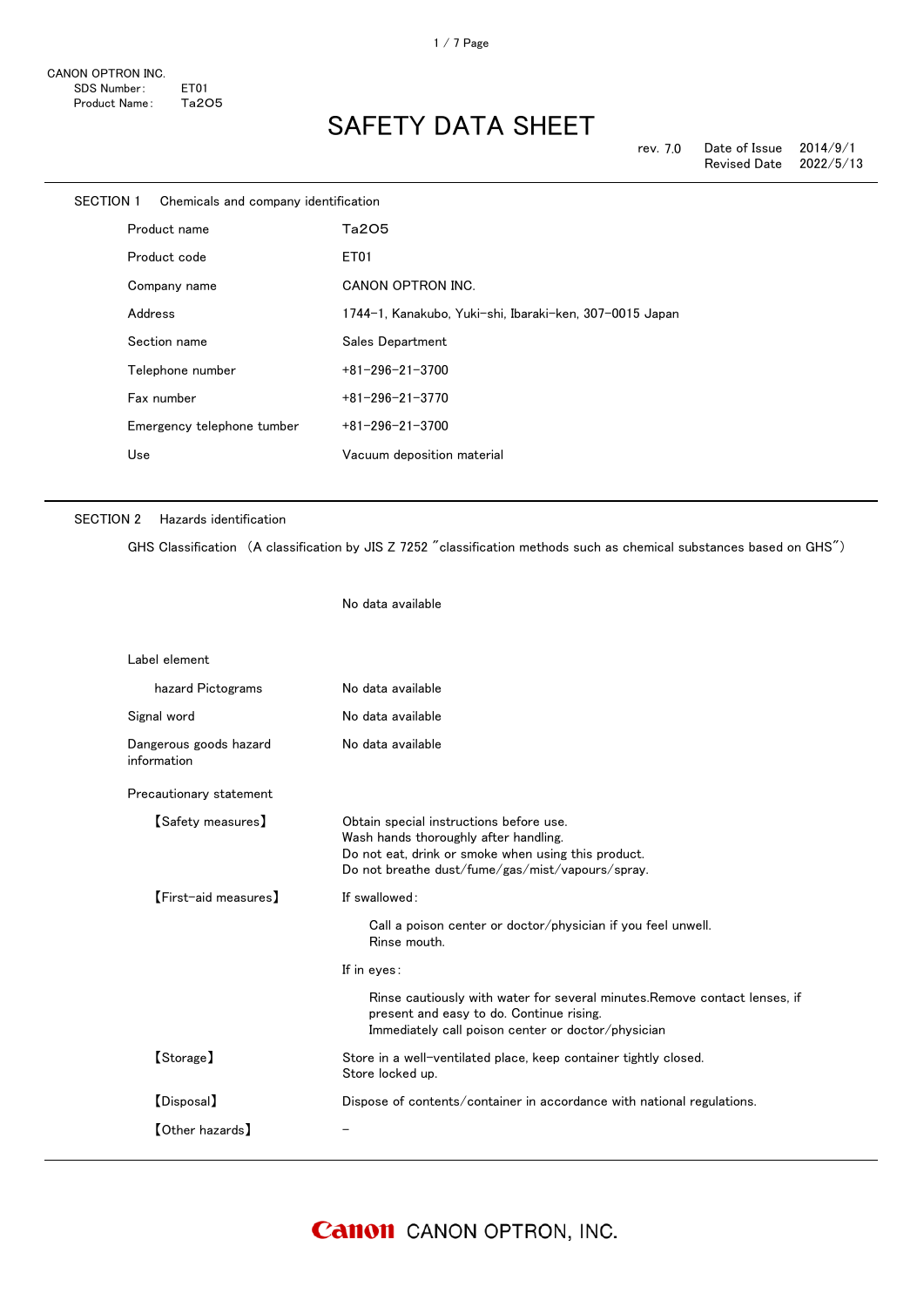|                  | Substance/Mixture                                              | Substance                                                                                                                                                                                                           |
|------------------|----------------------------------------------------------------|---------------------------------------------------------------------------------------------------------------------------------------------------------------------------------------------------------------------|
|                  | Chemical name                                                  | Tantalum oxide                                                                                                                                                                                                      |
|                  | Chemical formula                                               | Ta205                                                                                                                                                                                                               |
|                  | Concentration or concentration<br>range                        | 99.9                                                                                                                                                                                                                |
|                  | CAS No.                                                        | $1314 - 61 - 0$                                                                                                                                                                                                     |
|                  | <b>TSCA Inventry</b>                                           | Tantalum oxide (Ta2O5)                                                                                                                                                                                              |
|                  | EINECS number                                                  | $215 - 238 - 2$                                                                                                                                                                                                     |
|                  | Radioactive information                                        | Radioactive substances are not used as the material. Therefore, there is no<br>reason that ionizing radiation would be generated.                                                                                   |
| <b>SECTION 4</b> | First aid measures                                             |                                                                                                                                                                                                                     |
|                  | Inhalation                                                     | Remove person to fresh air and keep comfortable for breathing.<br>Get medical advice/attention if you feel unwell.                                                                                                  |
|                  | Skin contact                                                   | Take off immediately all contaminated clothing. Rinse affected areas with<br>water/shower.<br>IF ON SKIN: Wash with plenty of soap and water.<br>If skin irritation or rash occurs: : Get medical advice/attention. |
|                  | Eye contact                                                    | Rinse cautiously with water for several minutes. Remove contact lenses, if<br>present and easy to do. Continue rising.<br>If eye irritation persists: Get medical advice/attention.                                 |
|                  | Ingestion                                                      | Rinse mouth.<br>Get medical advice/attention.                                                                                                                                                                       |
|                  | Most important symptoms and<br>effects, both acute and delayed | No data available                                                                                                                                                                                                   |
|                  | Protection of first aiders                                     | Rescuers, wear suitable protective equipment as the situation demands.                                                                                                                                              |
|                  | Special precautions for physicians                             | No data available                                                                                                                                                                                                   |
| <b>SECTION 5</b> | Firefighting measures                                          |                                                                                                                                                                                                                     |
|                  | Suitable extinguishing media                                   | This product itself is not flammable.                                                                                                                                                                               |
|                  | Unsuitable extinguishing media                                 | No data available                                                                                                                                                                                                   |
|                  | Specific hazards                                               | No data available                                                                                                                                                                                                   |
|                  | Specific extinguishing methods                                 | In the case of a fire in the periphery, the portable container is quickly moved to a<br>safe place.                                                                                                                 |
|                  | Special protective equipment for<br>firefighters               | Wear suitable protective equipment (gloves, glasses and a mask) in fire-fighting.                                                                                                                                   |

| Personal precautions, protective | Protection equipment (specified as those in which the properties of the product    |
|----------------------------------|------------------------------------------------------------------------------------|
| equipment, and emergency         | are suitable) worn during operation so that airborne droplets, etc., do not adhere |
| procedures                       | to the skin and dusts and gases are not absorbed.                                  |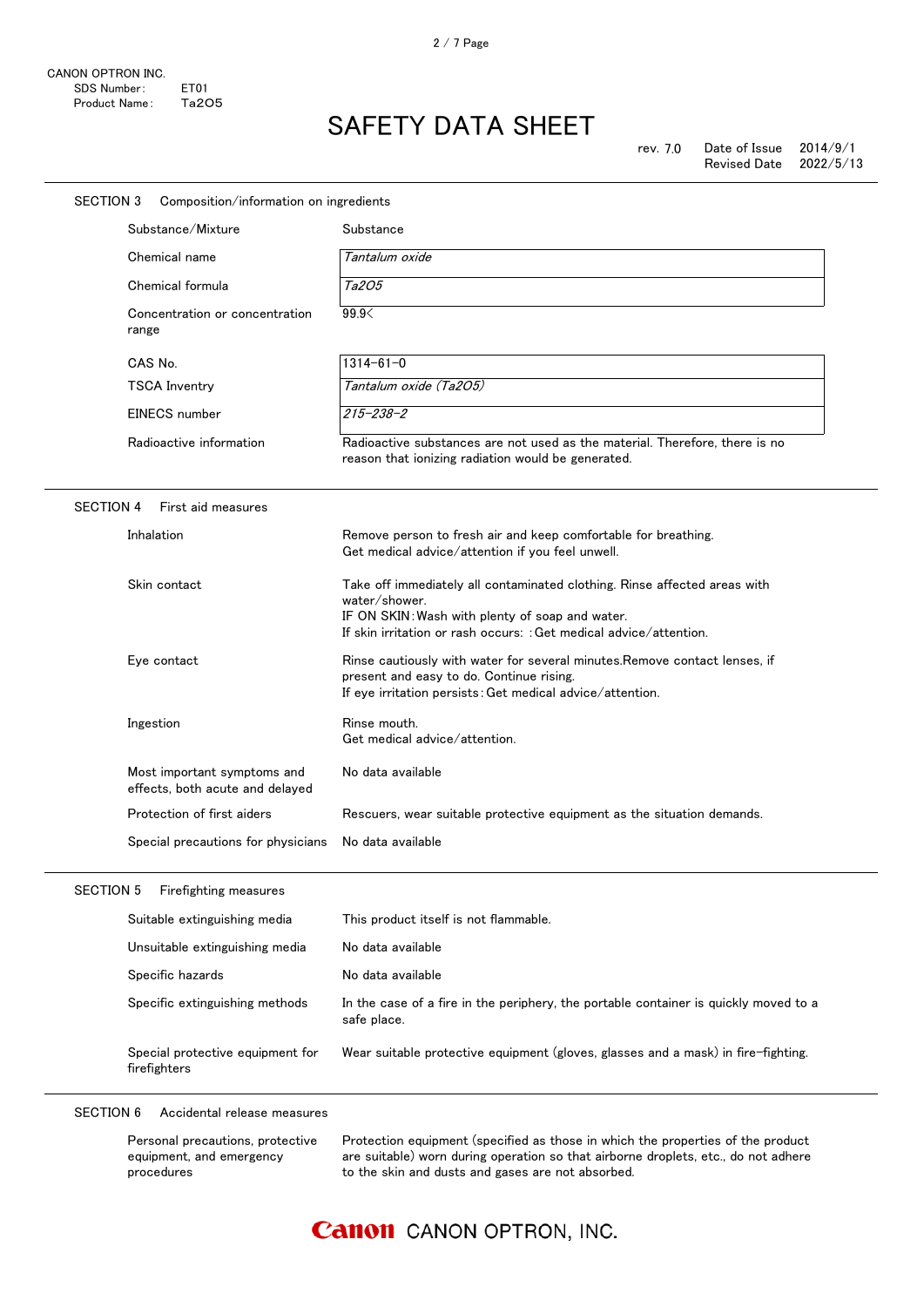3 / 7 Page

# SAFETY DATA SHEET

rev. 7.0 Date of Issue  $2014/9/1$ Revised Date 2022/5/13

| Environmental precautions                                       | The leakage may not directly flow into rivers or sewage.<br>The leaked material is scooped up, or swept up and gathered to be recovered in a<br>paper bag or a drum.<br>After recovery, a small amount of the residue is absorbed in sediment, sawdust,<br>etc. |
|-----------------------------------------------------------------|-----------------------------------------------------------------------------------------------------------------------------------------------------------------------------------------------------------------------------------------------------------------|
| Methods and material for<br>containment and cleaning up         |                                                                                                                                                                                                                                                                 |
| Secondary disaster prevention<br>measures                       | No data available                                                                                                                                                                                                                                               |
| <b>SECTION 7</b><br>Handling and storage                        |                                                                                                                                                                                                                                                                 |
| Precautions for safe handling                                   |                                                                                                                                                                                                                                                                 |
| Technical measures                                              | Take measures for equipment as described in "8. Exposure controls/personal<br>protection" and wear protective equipment.                                                                                                                                        |
| Safety handling precautions                                     | Handling work must be practiced in a room where there is a local or total<br>ventilation facility.                                                                                                                                                              |
| Avoidance of contact                                            | Refer to "10. Stability and reactivity."                                                                                                                                                                                                                        |
| Hygiene measures                                                | Wash hands thoroughly after handling.<br>Do not eat, drink or smoke when using this product.                                                                                                                                                                    |
| Conditions for safe storage,<br>including any incompatibilities |                                                                                                                                                                                                                                                                 |
|                                                                 |                                                                                                                                                                                                                                                                 |
| Safe storage conditions                                         | Store in a well-ventilated place. Keep container tightly closed.                                                                                                                                                                                                |
|                                                                 |                                                                                                                                                                                                                                                                 |

SECTION 8 Exposure controls/personal protection

## Ta2O5

| ACGIH                                                                       | TWA 5 mg/ $m^3$ (as Ta)<br>$(2004$ edition)                                           |
|-----------------------------------------------------------------------------|---------------------------------------------------------------------------------------|
| Appropriate engineering controls                                            | Use sealed devices, equipment, or a local exhaust ventilation as much as<br>possible. |
| Individual protection measures,<br>such as personal protective<br>equipment |                                                                                       |
| Respiratory protection                                                      | Dustproof mask                                                                        |
|                                                                             |                                                                                       |
| Hand protection                                                             | Protective gloves                                                                     |
| Eye/face protection                                                         | Dust-proof glasses                                                                    |

SECTION 9 Physical and chemical properties

Appearance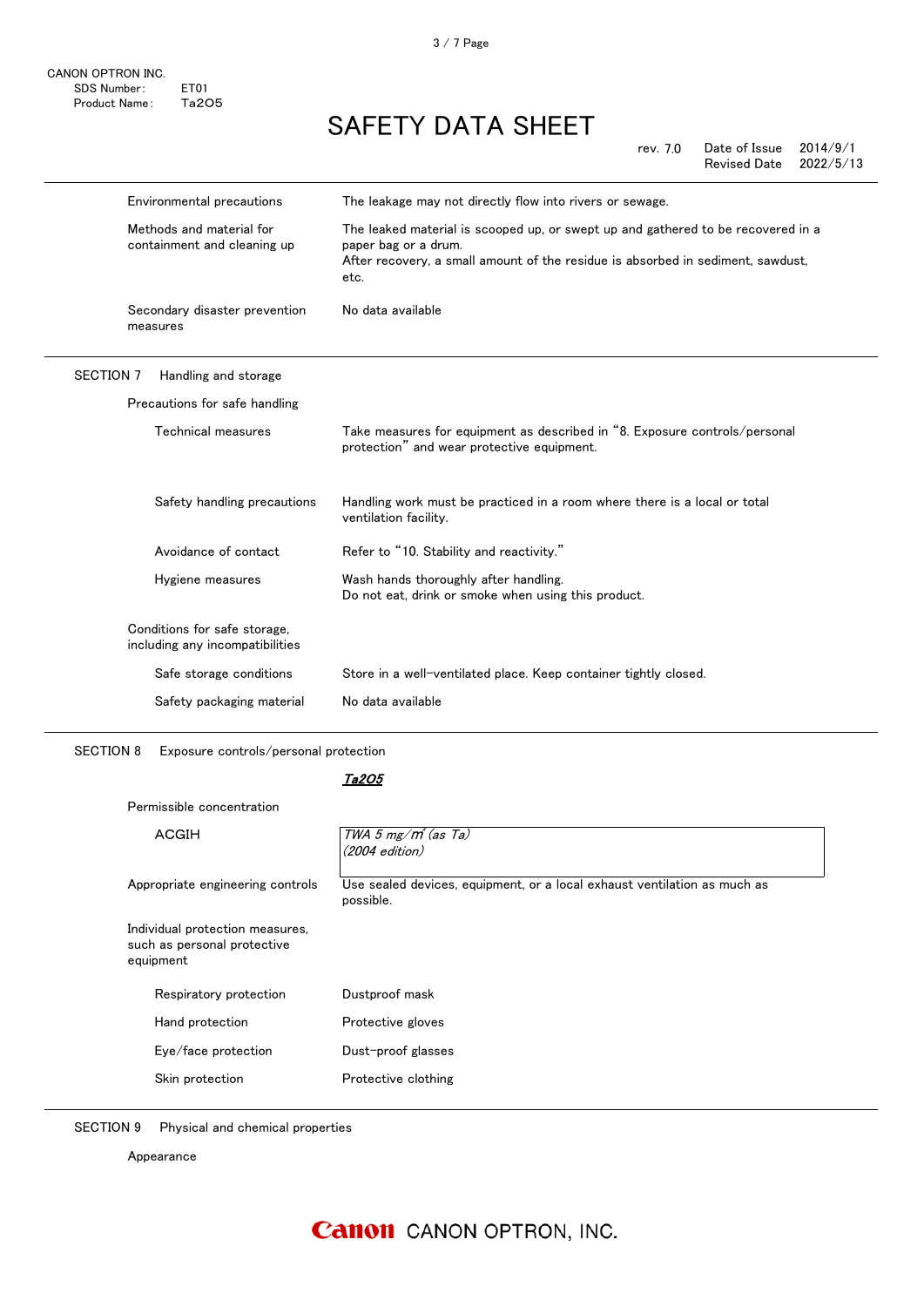| Solid                  |
|------------------------|
| Pellets, granules      |
| Black or gray or white |
| None                   |
|                        |

## Ta2O5

| Melting point/freezing point                                | 1862~1882°C                                       |
|-------------------------------------------------------------|---------------------------------------------------|
| Boiling point or initial boiling point<br>and boiling range | No data available                                 |
| Flammability                                                | No data available                                 |
| Upper/lower flammability or<br>explosive limits             | No data available                                 |
| Flash point                                                 | No data available                                 |
| Auto-ignition temperature                                   | No data available                                 |
| Decomposition temperature                                   | No data available                                 |
| pH                                                          | No data available                                 |
| Kinematic viscosity                                         | No data available                                 |
| Solubility                                                  |                                                   |
| Water                                                       | <b>Insoluble</b>                                  |
| Other solvents                                              | No data available                                 |
| Partition coefficient: n-<br>octanol/water                  | No data available                                 |
| Vapour pressure                                             | No data available                                 |
| Density and/or relative density                             | 8.2                                               |
| (Density)                                                   | $\frac{1}{2}$ 6.7 $\degree$ 7.1 (pellet) as Ta2O5 |
| Relative vapor density                                      | No data available                                 |
| Particle characteristics                                    | No data available                                 |
| Other information                                           | No data available                                 |

## SECTION 10 Stability and reactivity

#### Ta2O5

| Reactivity                         | No data available                                                                                                                                                                    |
|------------------------------------|--------------------------------------------------------------------------------------------------------------------------------------------------------------------------------------|
| Chemical stability                 | It is stable in storage conditions and normal handling.                                                                                                                              |
| Possibility of hazardous reactions | Violently react with bromine trifluoride. It reacts violently with chlorine trifluoride,<br>emit flames.<br>This occurs at around 410 °C, reaction with lithium increases to 595 °C. |
| Conditions to avoid                | No data available                                                                                                                                                                    |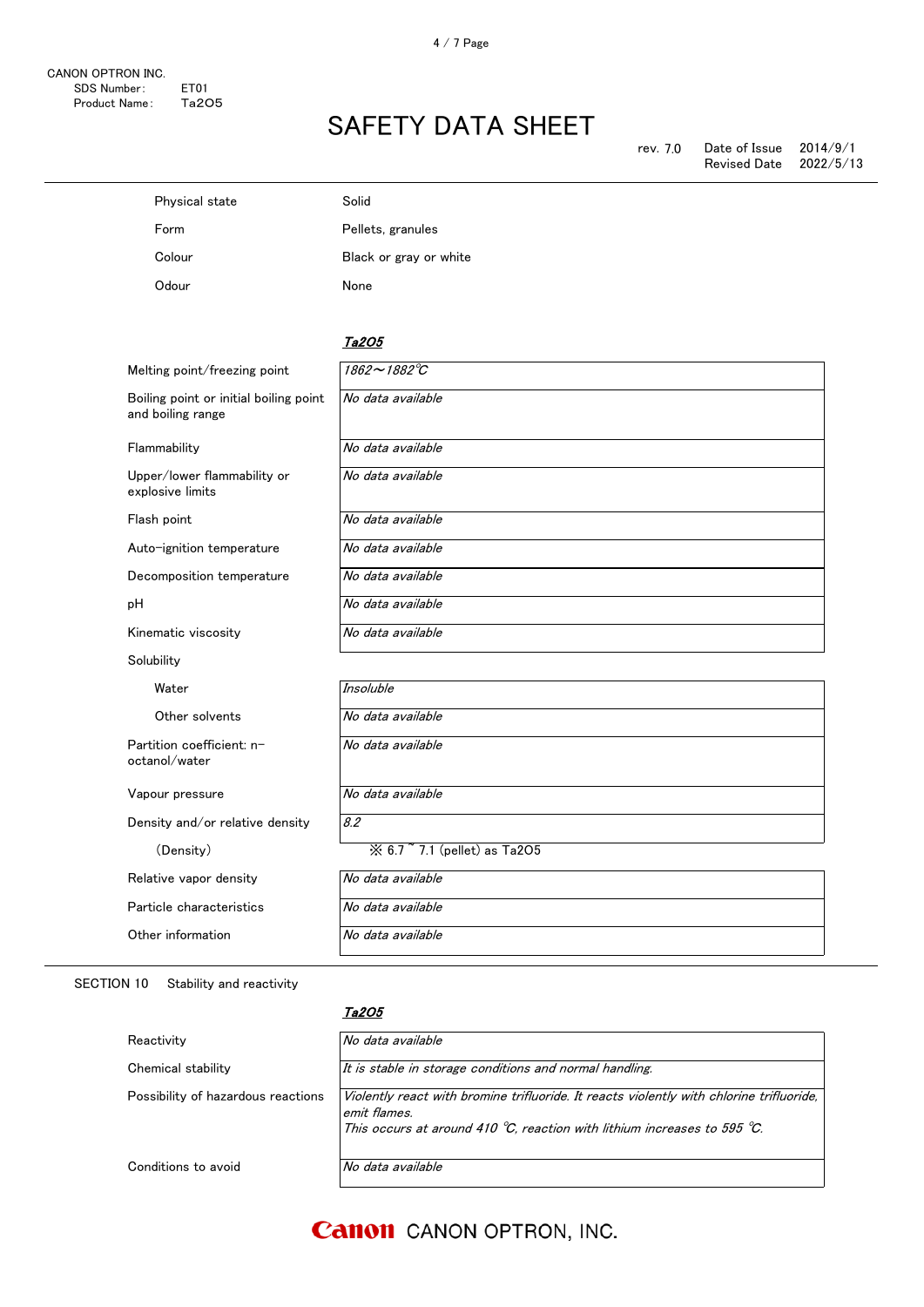rev. 7.0 Date of Issue 2014/9/1<br>Revised Date 2022/5/13 Revised Date

| Incompatible materials                             | Bromine trifluoride, chlorine trifluoride, lithium |  |
|----------------------------------------------------|----------------------------------------------------|--|
| Hazardous decomposition products No data available |                                                    |  |
|                                                    |                                                    |  |

SECTION 11 Toxicological information

### Ta2O5

| Acute toxicity(oral)                                                   | Oral - Rat LD50: 8g/kg, intraperitoneal - rat LD:> 5g/kg<br>Oral - Mouse LD50:> $4g/kg$ |
|------------------------------------------------------------------------|-----------------------------------------------------------------------------------------|
| Acute toxicity (dermal)                                                | No data available                                                                       |
| Acute toxicity (Inhalation: Gases)                                     | If inhaled, to stimulate the respiratory system and mucous membranes.                   |
| Acute toxicity (Inhalation:<br>Vapours)                                | No data available                                                                       |
| Acute toxicity (Inhalation: Dusts<br>and mists)                        | No data available                                                                       |
| Skin corrosion/irritation                                              | No data available                                                                       |
| Serious eye damage/irritation                                          | No data available                                                                       |
| Respiratory or skin sensitization                                      | No data available                                                                       |
| Germ cell mutagenicity                                                 | No data available                                                                       |
| Carcinogenicity                                                        | No data available                                                                       |
| Reproductive toxicity                                                  | No data available                                                                       |
| Specific target organ toxicity(single   No data available<br>exposure) |                                                                                         |
| Specific target organ<br>toxicity(repeated exposure)                   | No data available                                                                       |
| Aspiration hazard                                                      | No data available                                                                       |
| Other information                                                      | No data available                                                                       |

## SECTION 12 Ecological information

Hazardous to the aqu environment Shortterm(acute) Hazardous to the aqu environment Longterm(chronic) Persistence and degradal Bioaccumulative potentia

Mobility in soil

Hazard to the ozone laye

Other adverse effects

## Ta2O5

| uatic   | No data available |
|---------|-------------------|
| uatic   | No data available |
| olility | No data available |
| L       | No data available |
|         | No data available |
| r       | No data available |
|         | No data available |
|         |                   |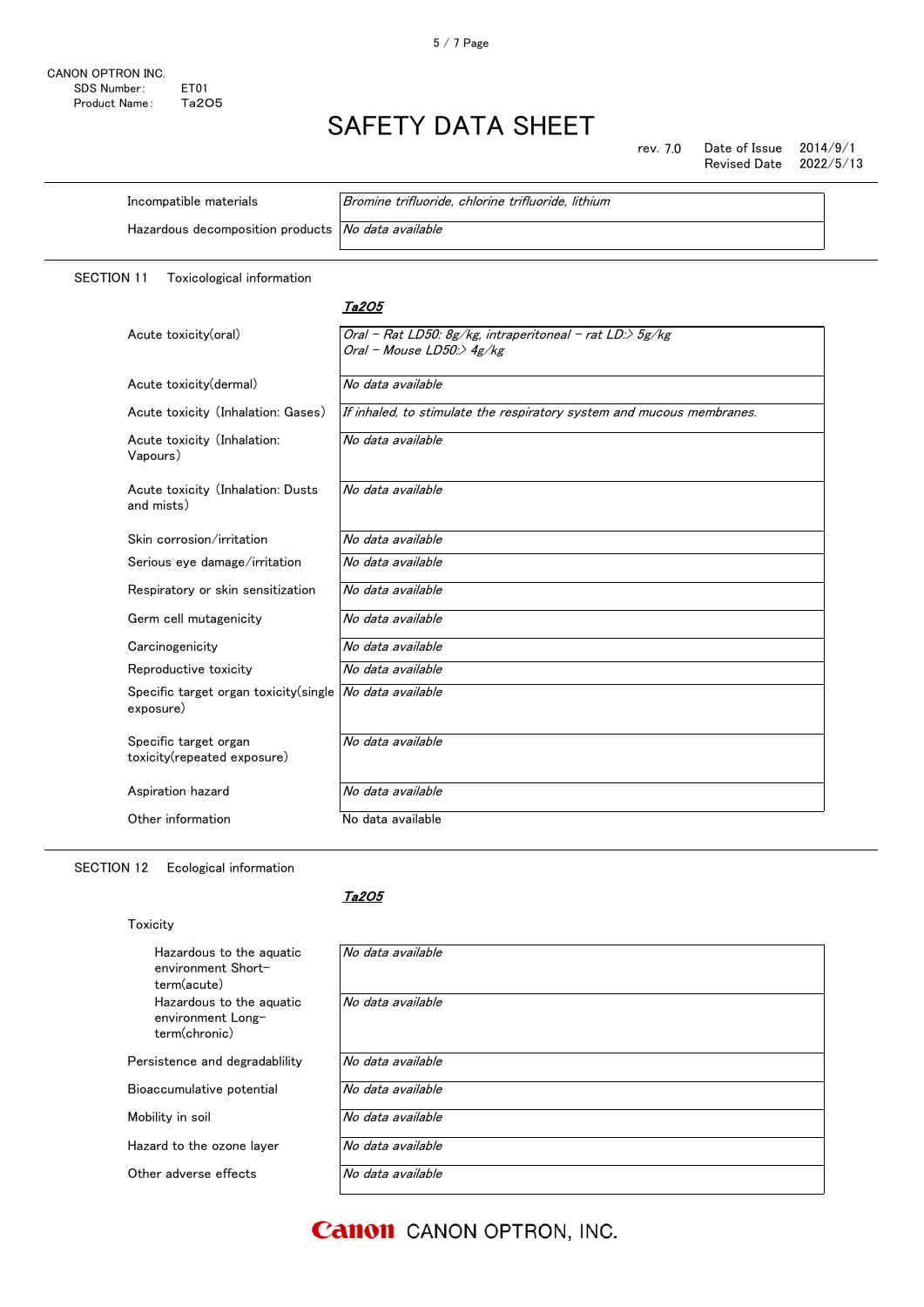| <b>SECTION 13</b><br>Disposal considerations               |                                                                                                                                                                                                                               |
|------------------------------------------------------------|-------------------------------------------------------------------------------------------------------------------------------------------------------------------------------------------------------------------------------|
| Waste treatment methods                                    | Process is contracted to industrial waste disposers who received approval of a<br>prefectural governor.                                                                                                                       |
| Contaminated container and<br>contaminated packaging       | The container is recycled after being cleaned, or is appropriately processed<br>according to the standards of related laws and regulations.<br>When disposing of empty containers, the contents should be completely removed. |
| <b>SECTION 14</b><br>Transport information                 |                                                                                                                                                                                                                               |
|                                                            | Ta205                                                                                                                                                                                                                         |
| International regulation                                   |                                                                                                                                                                                                                               |
| UN number                                                  | Not applicable                                                                                                                                                                                                                |
| UN proper shipping name                                    | Not applicable                                                                                                                                                                                                                |
| UN classification                                          | Not applicable                                                                                                                                                                                                                |
| Transport hazard class                                     | Not applicable                                                                                                                                                                                                                |
| Packing group                                              | Not applicable                                                                                                                                                                                                                |
| Hazardous to the aquatic<br>environment                    | No data available                                                                                                                                                                                                             |
| Maritime transport in bulk<br>according to IMO instruments | No data available                                                                                                                                                                                                             |
| Japanese lows and regulations                              | Land regulation information Not applicable<br>Maritime regulatory information non-hazardous materials<br>Aviation regulatory information non-hazardous materials                                                              |
| Special precautions for users                              | No data available                                                                                                                                                                                                             |
| <b>Special Provisions</b>                                  | $\overline{\phantom{0}}$                                                                                                                                                                                                      |

SECTION 15 Regulatoly information(Japan)

## Ta2O5

| Occupational Safety and Health<br>Law               | There is it in the case of an application or an application |
|-----------------------------------------------------|-------------------------------------------------------------|
| <b>PRTR Law</b>                                     | Not applicable                                              |
| Poisonous and Deleterious<br>Substances control Law | Not applicable                                              |
| Labor Standards Act                                 | Not applicable                                              |
| Chemical substances control Law                     | Not applicable                                              |
| Fire fighting Law                                   | Not applicable                                              |
| Air Pollution Control Act                           | Not applicable                                              |
| Water Pollution Prevention Act                      | Not applicable                                              |
| Water Supply Act                                    | Not applicable                                              |